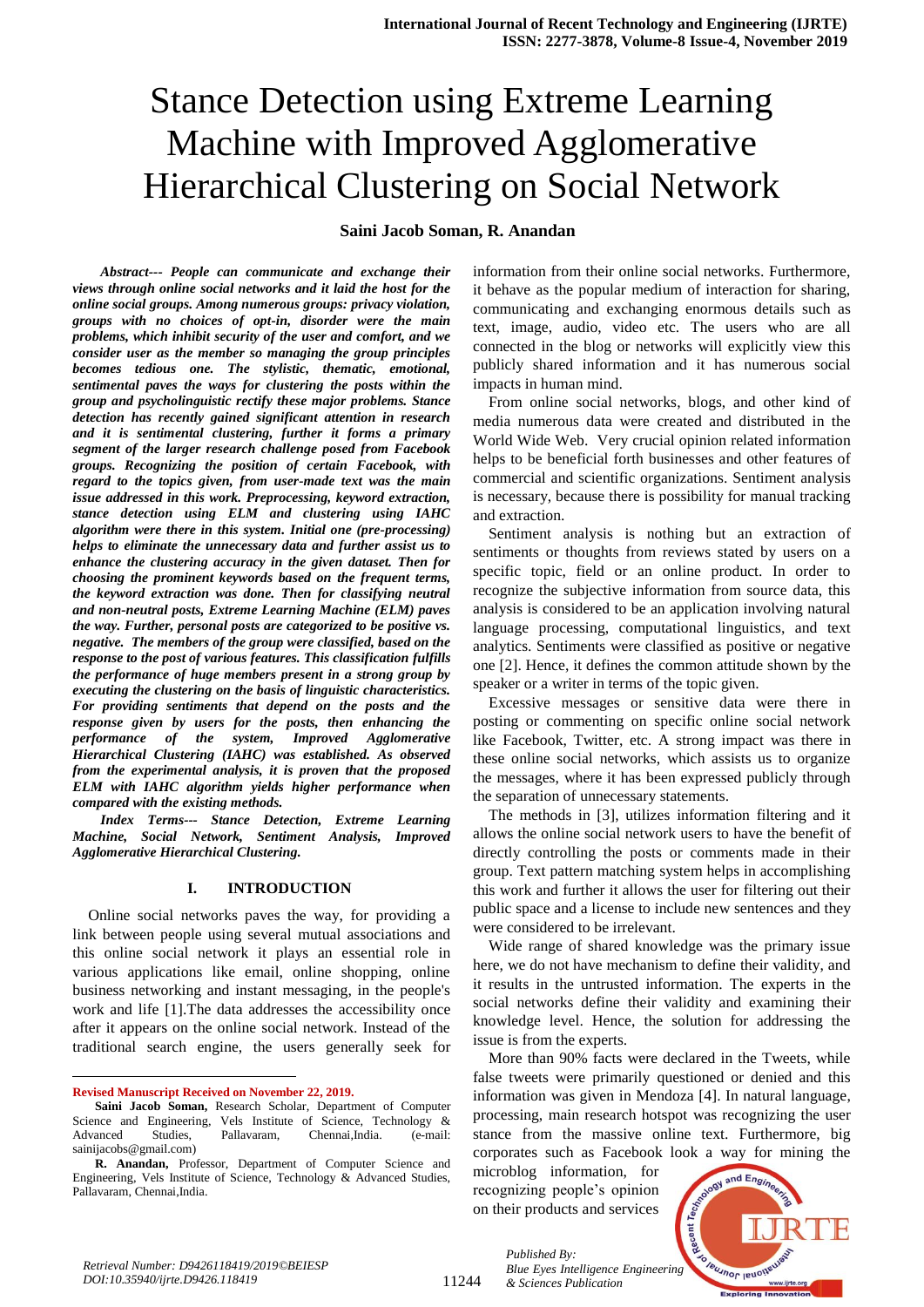provoked by the development in utilizing the micro blogging sites. For instance: at the time of US general election, the debate on people supporting Trump or not would affect the text or posts written online. Identifying the stance detection generally highlighted on debates [5] or news [6].

Stance detection categorizes the attitudes hown by one user in a text on the target provided, i.e. whether a text is in favour of or against the certain target, or neither of them. Which gives huge variation among the stance detection and classical sentiment classification [7]? Initially, the sentiment classification's target always shows up in the text, however as a contradictory, the target of stance detection does not address it openly. Thus, it is significant to categorize the emotion pertaining to the text in the sentiment classification tasks rather than recognizing the stance in the text to the related target. For instance: the text given below suggests a stance made against the target Donald Trump, however the target does not show up anywhere in this scenario.

Example:

The HATE seen within America is stronger NOW rather than I remember since 1969? Cannot go back to such division.

It is necessary to understand the stance pertaining to the text in terms of the unobserved target Donald Trump. With respect to the target towards feature, this instance does NOT provide any view on the target, however it HAS a view regarding something or someone except the target.

An efficient technique was established like filtering method, classification algorithms and clustering approaches, for rectifying the problems in sentiment analysis. Information filtering techniques deals with the massive amounts of dynamically generated data and data or informational sources will be given to the client, which is probable to accomplish his or her information necessity.

Filtering technique, like you tube, Facebook and Twitter, helps to perform the filtering process on social platforms. They generally have huge text like reviews and comments that help usin extracting the view and regulating the adequacy of the contents existing over the internet [8]. In order to filter the document, these techniques work with the similarity value computations, and keyword matching approaches.

We cannot get the accurate result, by separating out the single similarity value. Next, though techniques give accurate result as a domain specific, we make use of the expert's system approach. Therefore, while enforcing the same technique on social platforms [9] we face huge issue. Likewise, the overall filtering approaches use keywords matching between the knowledge base and the filtering contents. When we filter the content with no knowledge on the semantics of the text, incorrect results will be acquired, since the word usage depends on the link or context presented by the information. Classification methods were established for maximum accuracy of given dataset or documents, in order to rectify this issue.

The sentiment is classified as positive or negative, based on the sentiment classification (e.g., a product review). Furthermore, it does not examine or extract any details in the document. Here the document-level sentiment classification is nothing but a task and it is expressed in the

form of a supervised learning problem having two classes (positive and negative) or the scores of rating [10].

In order to enforce the classification process, standard supervised learning techniques such as naive Bayesian classification and support vector machines (SVM) was utilized. Here we have another approach called unsupervised approaches for doing the document sentiment classification, which works according to the sentiment words and language schemes. It is highly evident that sentiment words (also known as opinion words) points to the positive or adverse sentiments (e.g., good and nice fall under positive sentiment words, and horrible and bad fall under negative sentiment words) and further it play a significant part in sentiment classification. The primary drawback here is recognizing the sentiment associated with the keywords. When other forms of the solutions concerning the sentiment, the problem in detection occurs in various scenarios, involving the stance detection on social platforms, until now, only limited research were done.

For improving the accuracy in evaluating the sentiments linked with the keywords, a proper stance identification algorithm has to be executed. The above addresses issue will be rectified by preprocessing is initially applied to filter repeated and noise content for the given dataset.

Then to select the prominent keywords, keyword extraction is performed and ELM helps to stance detection, where the posts were classified as neutral and non-neutral. Then IAHC algorithm helps the overall clustering accuracy for positive, negative and neutral posts. Enhancing the stance detection efficiency and clustering accuracy using proposed ELM with IACH algorithm significantly were the main contribution of this research.

# **II. LITERATURE REVIEW**

In this new era, social networks like Twitter and Facebook were loaded with opinions and Rathi et al (2018) presented this information.

Twitter (commonly utilized micro-blogging platform) where people share their opinions as tweets and so it has emerged to be one of the best possible sources for carrying out sentimental analysis. Views in twitter are classified as good for positive category, bad for negative and neutral categories. Sentiment Analysis examines various opinions and group them in all these classifications. For classifying the emotions, the tweet was gathered.

Ensemble machine learning technique helps for maximizing the effectiveness and robustness of this technique, and for enhancing the classification outcomes in the field of sentiment analysis.

This research combines Support Vector Machine (SVM) and decision tree, their experimental analysis is performed with respect to f-measure and accuracy, and it confirms that the approach gives better classification results in contrast to individual classifiers.

A category of predefined polarity terms enforces a user rating, in addition to a sentiment analysis method for recommending the educational content in social environments and

Karampiperis et al (2013) discussed it in [12].

*& Sciences Publication* 

*Published By:*



*Retrieval Number: D9426118419/2019©BEIESP DOI:10.35940/ijrte.D9426.118419*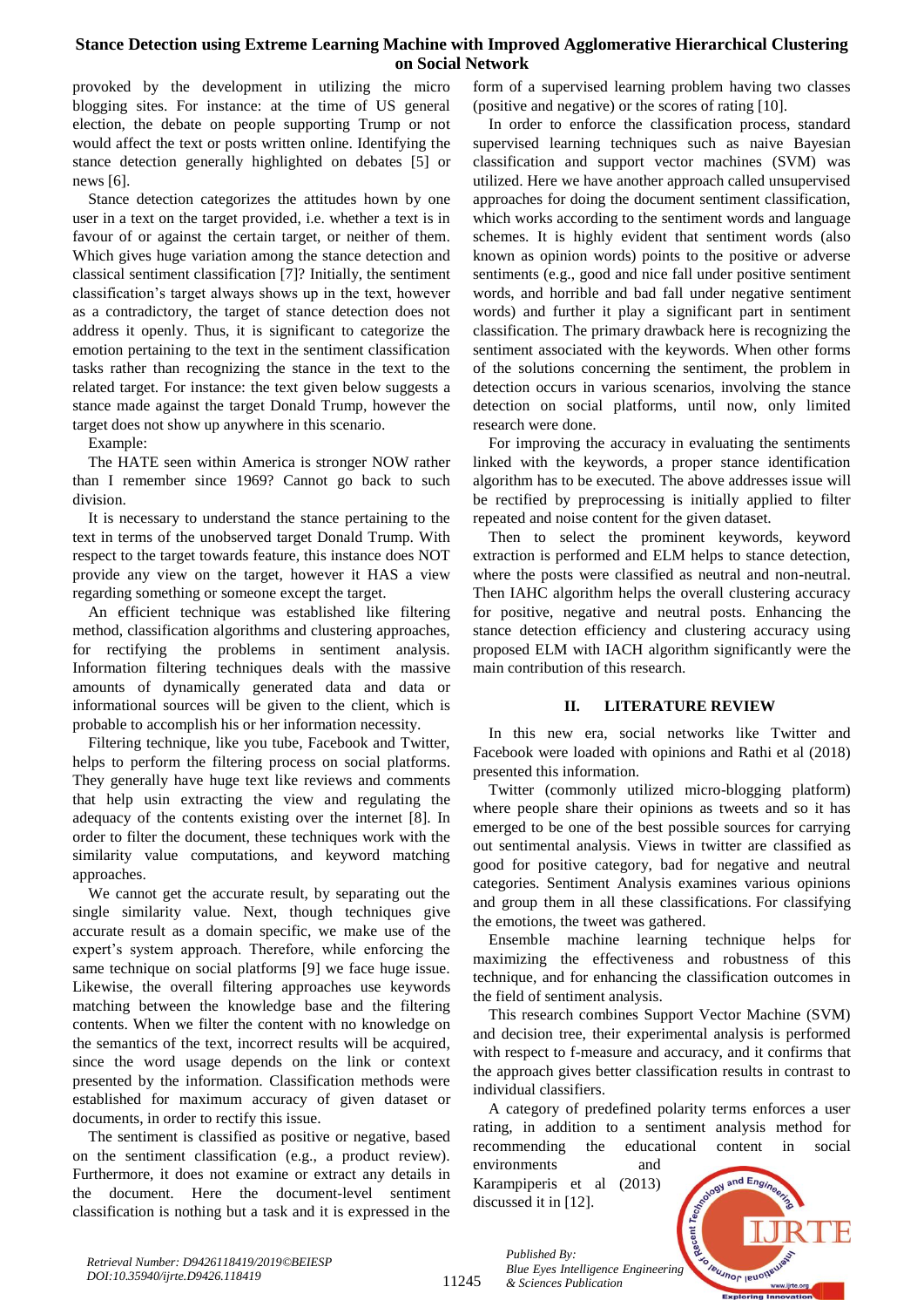Prior to making a recommendation of the content to another person, the text analyses have to be done and polarity is refereed through sentiments, since accurate result will be given by this technique. For filtering the content, user ratings will be used by the Recommender systems, which may not be a trustworthy source of filtering, since there always exists a probability of generating incorrect ratings because of the existence of content promoters.

Geetika et al (2014) presented the machine learning algorithms for sentiment analysis in [13] and the customers review classification support us to examine the information from Twitter dataset. However, it is extremely unorganized and is either positive or negative, or someplace in between these two.

So, initially step is pre-processing the dataset, next step is extracting the adjective from the dataset, which imply something meaningful and it is termed as feature vector. After this, the list of feature vector is chosen and machine learning based classification algorithms such as: Naive Bayes, Maximum entropy and SVM along with the semantic orientation based WordNet later enforced, which acquires the meanings and correspondence for the content feature. At last, with respect to recall, precision and accuracy, the classifier's performance is computed.

An efficient neutral stance detection model was utilized by Gao et al (2018) in [14], over multiple stages of a text, it considers the target and target towards information and it creates the target and aims towards information based highlights. The target information will be considered only the traditional attention-based neural network models. On the contrary, the model considers the benefit of the target in addition to the target towards information and it rectifies the stance detection task in a better manner.SemEval-2016 Task 6 dataset helps to do the experimental analysis and the results discloses that the model surpasses numerous strong baselines.

An approach was described by Vijayaraghavan et al (2016) in [15], for the identifying stance in tweets and makes use of the recent advances in short text categorization through the deep learning, for generating the create wordlevel and character-level models.

With the help of validation performance, the choice between word-level and character level models in each specific case was informed. The novel data augmentation techniques was enforced by this system, for expanding and diversifying training dataset, therefore making the system more robust. A macro-average precision, recall and F1 scores was accomplished by this approach.

Zhai et al (2012) established extreme Learning Machine (ELM), in [16] an da feature selection algorithm is used here, which incorporates a criterion for feature-ranking for computing the importance of a feature through the computation of the combined difference of the results of the probabilistic single-hidden-layer feed-forward neural networks (SLFN) with and with no feature.

Then the SLFN is trained using ELM, selects the weights of hidden layer in random and logically controls the weights of the output layer. The experimental analysis confirms that ELM method is effective and efficient.

Dias et al (2016) in [17] gave a weakly supervised technique for stance detection in tweets that are just contentbased. Based on a group of heuristics the approach depend on automatic labelling of tweets with respective to stance, serving an objective that is twofold: a) a supervised learning algorithm helps for an automatic generation of a training corpus for establishing a predictive model and b) determining the stance of tweets in order to complement the predictive model .

The algorithm examines the performance of the technique taking six unique stance targets and a potential output will be accomplished yielding a weighted F-measure differing from 52% to 67%.

Lin et al (2013) in [18], mined book review text for recognizing the insignificant features of a set of identical books. This makes the comparisons among the books by searching for books having the same features; eventually carrying out clustering on the books present in this data set and it makes use of the same process of mining for recognizing a respective set of features in the users. At last, it computes the quality of techniques by analysing the association among the similarity metrics, and user ratings

Coban et al (2018) examined the applicability of "word2vec and clustering based text representation" method for Twitter sentiment analysis in [19]. It conducted experiments on two different datasets that are comprised of Turkish Twitter feeds from which one is subject-dependent and the other one is subject-independent.

Support Vector Machine (SVM) algorithm is utilized in classification phase. Experimental results confirms that the W2VC has been quite successful and has provided an incredible advantage with respect to time and performance as it decreases the feature space, but it does not provide enough success with respect to accuracy.

## **III. METHODOLOGY**

To progress the stance detection performance more effectively and accurately, ELM with IAHC is proposed. For improving the accuracy, stance identification algorithm has to be executed for the given Facebook group by giving neutral and non neutral posts efficiently.

## *3.1 Preprocessing*

Cleaning (basic step of pre-processing) eliminates the hyperlinks and repeated posts in the messages. Since it primarily put an effort to cluster the posts according to various aspects. The linked hash tag will be trimmed by the messages. Crawler will combine the Facebook data and it had various means of representing punctuations. Therefore, for replacing back the punctuations into the text, we need to change the data.

For stance detection, the pre-processed text is sent to the next stage

Stop word removal is another important process in preprocessing. This step confirms to get rid of the words without any meaning (like prepositions, article etc.). An online resource helps carrying out stop word elimination, which again is a module of the Stanford NLP resources [20]. The process of stemming is performed on the recognized

tokens and in the user-created Facebook content words, which helps both the primary tokens and also the stemmed



11246

*Published By: Blue Eyes Intelligence Engineering & Sciences Publication*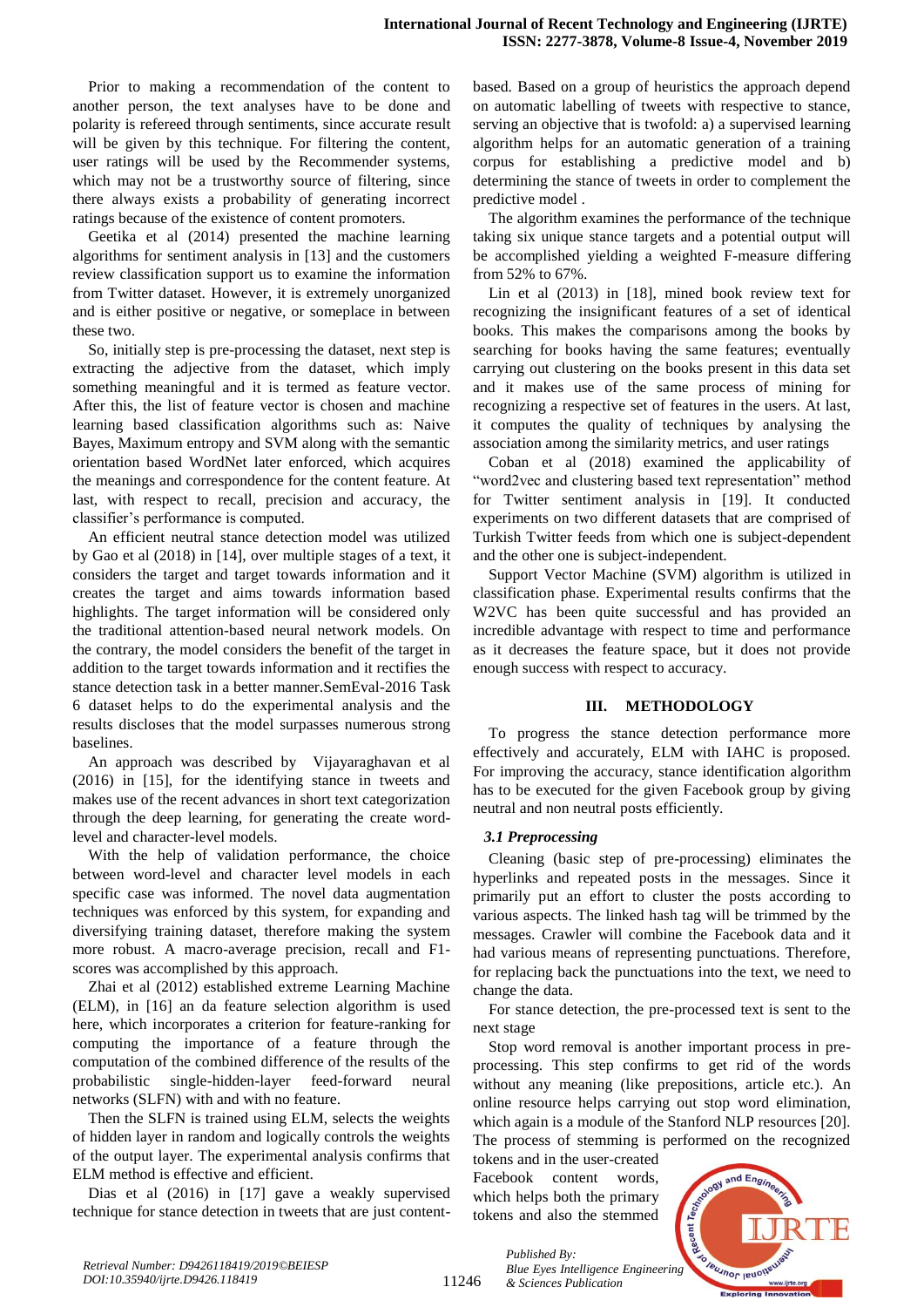tokens. We proceed the stemming process through wellaccepted porter stemmer [21].

## *3.2 Keywords Extraction*

Once after completing the pre-processing process the posts were fed into the keyword extraction process. Initial step is extracting the frequent terms and thereafter a set consisting of co-occurrences among every term and the frequent terms, i.e., occurrences within the same sentence, were produced. Co-occurrence distribution indicates the significance of a term. In case the probability distribution of co-occurrence between term *a* and the frequent terms is inclined towards a specific subset of frequent terms, then term *a* is likely to become a keyword. Through the extraction of the suitable keywords, it can simply selects the content of the document for reading and learning the correlation existing among documents [22]. "Automatic term recognition" is nothing but a comparable research topic and it termed as the usage context of computational

linguistics and "automated indexing" or "automated keyword extraction" in the research field of information retrieval. Contents of the sentimental status differs the posts made in a network group. The post's status can be positive, negative or neutral. At keyword stage, we perform the assessment of the sentiment. This divides the posts that depend on the attitude shown towards the trends. A member's response reveals his/her attitude towards the subjects. An example below illustrates this:

User A says "I love ice cream. I Love to have it all time"

While User B says "I hate ice cream. I don´t want it at all "In this conversation, the keyword is ice-cream and the sentiment of the keyword with regard to user A is positive whereas it is negative for user B. Therefore, it examines the sentiments related to the primary keywords related to a group. The crucial words in a post will be formed by these keywords, for defining an article's subject.



## **Figure 1: Overall configuration of the proposed system**

The lists of keyword connected with all the posts are combined together. The finalized keyword list will be ready; by separating out those keywords, that has much smaller usage in posts. This is due to the fact that here the focus is much on the sentiments linked with the keywords that are found in all the posts. The variations observed in the sentimental scores related to the keywords can be an important factor, while considering the sentiment posts. The overall block diagram of the proposed system is shown in Fig 1.

In Algorithm 1 explains the process of extracting prominent keywords, which provides the output as the predominant keywords K. The threshold differs according to the dataset.

$$
\chi^2 = \sum_{p \in P} \frac{(freq(w, p) - n_w k_p}{n_w k_p} \tag{1}
$$

 $n_w k_p$ Indicates the expected frequency of co-occurrence  $(freq(w, p) - n_w k_p$ Indicates the difference between observed and expected frequencies

The phrase, words, sentences, concepts, and paragraphs are acquired and the consequence of recommended post is found through the term

frequency (tf) and inverse term frequency (idf).



*Retrieval Number: D9426118419/2019©BEIESP DOI:10.35940/ijrte.D9426.118419*

11247

*Published By: Blue Eyes Intelligence Engineering & Sciences Publication*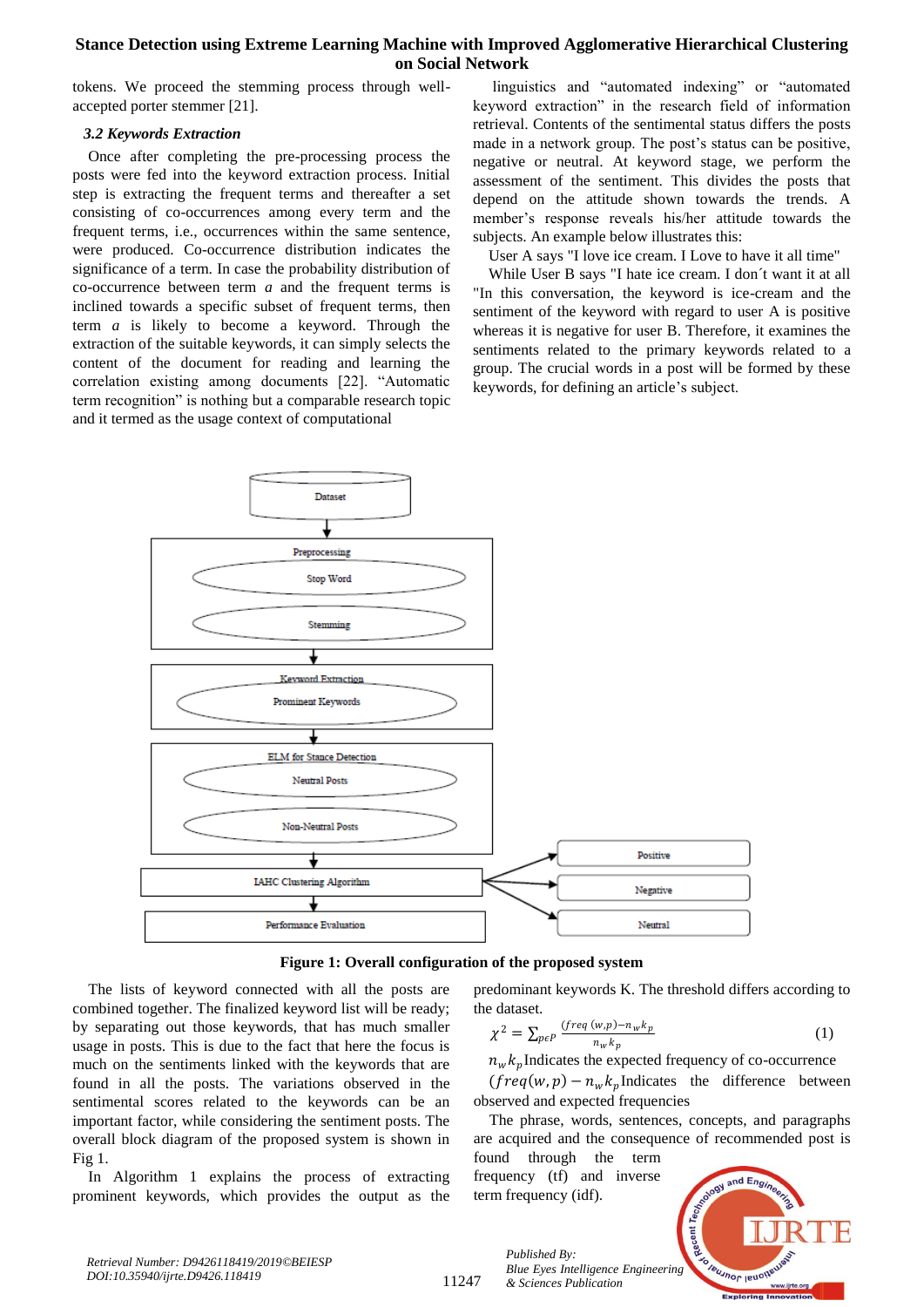$tf_{phrase, sentence, concept, paragraph} =$  $phras$ ep, sentencep, conceptp, paragraphp

(2)

phras $\,$ e $_{Total}$  ,sentenc e $_{Total}$  ,concep  $t_{Total}$  ,paragrap  $\,h_{Total}$ 

 $phrase<sub>P</sub>$  Points to the frequency of occurrence of the provided phrase in the post, sentence<sub>p</sub> points to the frequency of occurrence of sentence provided in the post,  $concept_{p}$  points to the frequency of occurrence of the concept provided in the post and  $paragnph<sub>p</sub>$  points to the frequency of occurrence of given paragraph in the post.  $phrase<sub>Total</sub>$  points to the overall number of occurrence of phrase over the total group,  $sentence_{Total}$  points to the overall number of occurrence of sentence over the whole group, *concept* $_{Total}$  points to the overall number of concept occurrence on the whole group and  $paragnh_{Total}$  points to the overall number of occurrence of paragraph in the total group.

$$
i d f_{phrae, sentence, concept, paragraph} =
$$
  

$$
log_e \frac{P_{Total}}{P_{phrae, sentence, concept, paragraph}} \tag{3}
$$

 $P_{Total}$  refers to the overall number of posts existing within the group and  $P_{phrase, sentence, concept, paragraph}$  indicates the number of posts with thephrae, sentence, concept, paragraph. Given.

 $tfidf_{phrase, sentence, connect}$  , paragrap  $h =$ 

 $tf_{phrase \, sentence}$  , concept , paragrap h  $\cdot$  $idf_{phrase, sentence, concept, paragraph}$ (4)

*Algorithm 1*

- 1. Procedure: Major keyword extraction
- 2.  $P \leftarrow$  each post in a given group
- 3.  $K \leftarrow \emptyset$
- 4. For  $p \in P$  do
- 5. p\_keywords ← Extract\_keywords()
- 6. for p\_key∈ K\_keys then
- 7. K[p\_key]+=1
- 8. Else insert (K, p\_key)
- 9. For key∈ K do K[Key]< threshold
- 10. Eliminate (K, key)
- 11. Apply frequent keyword using eq (1) and (4)
- 12. Return k

The sentimental scores corresponding to all the posts to these keywords are decided, once after the prominent keywords have been extracted, and it gives information of the sentimental score (positive, negative, or neutral) related with every keyword for every post and the result help as the feature set for sentimental clustering.

A cautious policy mechanism is required for the filtering posts within the group, which validates the compatibility existing within a group. Simultaneously, the recommendation made to a group member with posts irrelevant to them and it needs ratings from other reliable group members. We can predict the status by the social attraction and relativity between the members present within a group.

# *3.3 ELM for Stance Detection*

ELM's significant stage is Learning the parameters of hidden nodes, inclusive of the input weights and biases, which are assigned in random and it is not required to be tune, whereas the output weights can be mathematically decided applying the simple generalized inverse operation

[23]. The only parameter was the number of hidden nodes, which has to be determined. ELM provides immensely faster speed of learning, better generalization performance and it enhances the training of single hidden-layer feed forward neural networks (SLFNs).

The dataset considers the lexical, syntactic, semantic and pragmatic challenges along with the Facebook comments; here the tasks were classified into two phases: robust and intuitive solution. The target of the initial phase is, recognize the comments with neutral stances in terms of the target subjects, and filters out the non-neutral (favour/against) stances out of the neutral ones. The aim of the next phase is to carry out a classification between the positive (favour) and negative (against) stances, and the non-neutral comments.

Given n distinct training features  $(xi, ti) \in R^n \times R^m$  (*i* = 1,2, ...  $N$ ) the output of a SLFN with  $\overline{N}$  hidden nodes (additive features) can be described by

$$
o_j = \sum_{i=1}^{N} \beta_i f_i(x_j)
$$
  
\n
$$
\sum_{i=1}^{N} \beta_i f(x_i; a, b), \qquad j = 1, ..., N
$$
 (6)

where $o_j$  refers to the output vector of the SLFN in terms of the input sample  $x_i$ .  $a_i = [a_{i1}, a_{i2, \dots, n} a_{in}]^T$  and  $b_i$  are learning parameters generated in random of the jth hidden node, correspondingly.  $\beta_i = [\beta_{i1}, \beta_{i2}, \dots, \beta_{im}]^T$  is the link that connects the jth hidden node and the output nodes.  $f(x_j; a_i, b_i)$  refers to the activation function of the actual ELM. Set  $a_i$ .  $x_j$  be the inner product of ai and xj. Equation (7) can be expressed in compact form as

$$
h\beta = o
$$
 (7)  
where  

$$
h = \begin{pmatrix} f(a_1x_1 + b_1 + \dots + f(a_Nx_1 + b_N)) & (8) \\ \vdots & \vdots & (8) \\ f(a_1 \cdot x_N + b_1 + \dots + f(a_N \cdot x_N + b_N)) & (8) \end{pmatrix}
$$

Here, H is known as the output matrix of the hidden layer.

ELM theories states that, without considering the input data, the hidden nodes' learning parameters ai and bi can be assigned in random, which, in turn, minimizes the network cost function  $\|o - T\|$ . Then, equation (2) tends to become a linear system, and the output weights  $\beta$  can be analytically decided by recognizing a least square solution as given below

$$
\hat{\beta} = h \times T \tag{9}
$$

Any long training phrase will be eliminated, where the network parameters were iteratively adjusted with few suitable learning parameters (like the learning rate and iterations).

## *Algorithm 2*

Input:  $(xi, ti) \in R^n \times R^m (i = 1, 2, ..., N)$ Activation function f, hidden node number  $\overline{N}$ Output: the output weights  $\beta$ 

Step 1. Randomly allocate the parameters of hidden nodes

$$
(a_i,b_i)i=1,...\overline{N}
$$

Step 2. Compute the output matrix of the hidden layer

Step 3: Re-compute

*& Sciences Publication* 

*Published By:*



11248

h.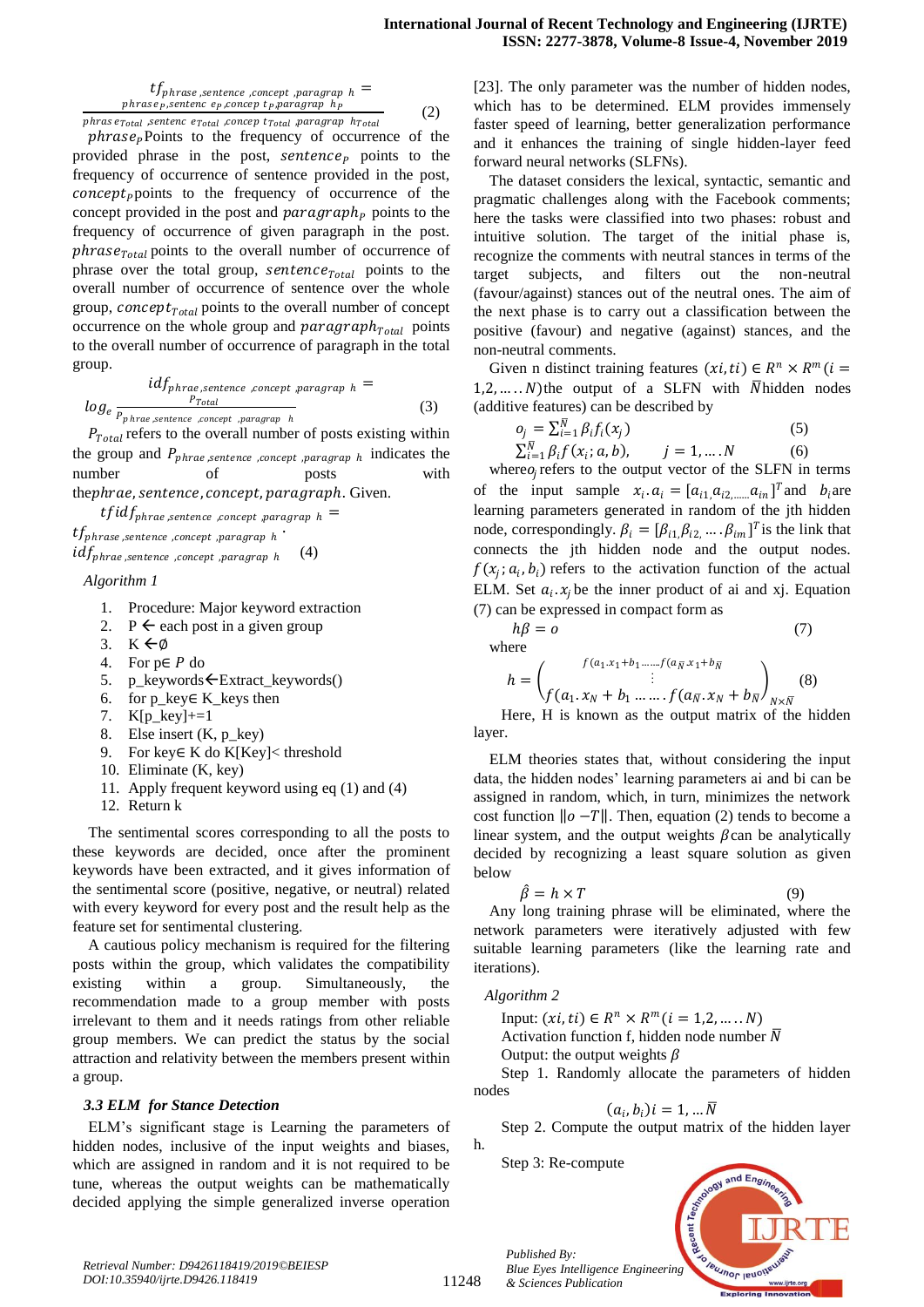$$
R(a_i) = \sum_{k=1}^{C} \sum_{x \in T} \left| p(w_k/x) - p'(w_k/x) \right|
$$
 (10)  
Step 4. Compute the output weight  

$$
\beta: \beta = h \times T.
$$
 (11)

Thus, the algorithm provides neutral and non-neutral, for the given posts.  $p(w_k/x)$  and  $p'(w_k/x)$  indicates the posterior probabilities between  $k<sup>th</sup>$  words and input posts (x) in the testing dataset. The performance achieved of stance detection was enhanced by taking the target information of the text features as well as target towards information into consideration. Text level stance detection targets to estimate the stance distributions based on their text information, target and also the target towards information.

Significant parts of the sentences were captured and it is obvious that not all words can give equal meaning to the sentence. Hence, it adopts a target and target towards attention strategy for the extraction of significant information of the sentence, in word level, rather than sending the hidden states to an average-pooling layer. Finally, it aggregates the representations of that particular information for representing the sentence.

#### *3.4 IAHC Algorithm for Clustering*

In this section, for deciding on the strongest cluster, IAHC algorithm is proposed on a social network of posts that is obtained. The cluster incorporates the neighboring points that are near enough to time and frequency. Every cluster makes for a probable candidate and it works according to the existence criterion. Agglomerative hierarchical clustering is a bottom-up technique under hierarchical clustering and here each cluster has subclustered. [24]. We can able to decide the cluster hierarchy, by choosing the last cluster number either by chopping the tree at an absolute cluster joining distance or at a jump in the join distance values. Complete-linkage clustering or the maximum distance between the components of every AHC cluster. The single-linkage clustering or minimum distance among the elements of every AHC cluster. The average linkage clustering is nothing but the average distance between components of every cluster. This algorithm generates less computational complexity and more clustering accuracy results.

If the clusters are at a much farther distance in order to be combined (distance criterion) or if there is an adequately less number of clusters (number criterion), the clustering process can be terminated, because of the distance between the cluster were high when distinguished with the previous agglomeration. In a single cluster, it begins with every single object (posts). Thereafter, in every sequential iteration, it accumulates the nearest pair of clusters by fulfilling some similarity condition, until entire data falls into one cluster. Smaller clusters were created, which helps to define the similarity between the two objects (posts). However larger dataset creates an issue with AHC and hence semantic similarity and frequent occurrence values, enhances this problem. Thus, it can generates an order for the posts, which might be meaningful for displaying the data and it gives higher accurate clustering results [25].

Discovering positive, negative and neutral posts for the given dataset, more efficiently and accurately, was the main aim of the proposed algorithm. According to their response to the posts, then the members of the group were categorized, which owes to different aspects. Elementary segment's sentences make sense for the algorithm. The paragraph is a common linguistic arrangement that indicates a uniform textual portion. Boundary found in the middle segment of the sentence is therefore contrasting to the objective of the author. Furthermore, for the proximity test, the size of a paragraph, comprises of adequate lexical information. The proximity test chooses the nearest pair of segments, which lead to define the events. The test depends on the repetition of words, a well-identified indicator for lexical structure.

$$
proximity(w_i, w_i + 1) = \sum_{k=1}^{m} \frac{n(w_{k,i}) \cdot n(w_{k,i} + 1)}{\|w_i\| \|w_i + 1\|}
$$
(12)

Where  $n(w_{k,i})$  refers to the number of words length on the given dataset and  $w_{k,i} + 1$  is similar words in the same dataset

The algorithm recognizes similar kind's more than two posts and merges them into one cluster. By using minimum distance, the similar positive posts and similar negative posts were measured and the maximum distance, average distance and mean distance for the given dataset. Hence comparing the two nearby posts and it gives positive, negative posts effectively through IAHC algorithm.

## *Algorithm 3*

Input: Dataset

Output: Positive, Negative and Neutral

Step 1: Read the given dataset

Step 2: Perform preprocessing with stop words and stemming

Step 3: for the three classes do

Step 4: for all pairs in every class do

Step 5:  $M \leftarrow$  similarity between words from different cluster

Step 6:  $N \leftarrow$  similarity between sentences from different cluster

Step 7:  $O \leftarrow$  similarity between lines from different cluster

Step 7: Apply keyword matching between posts and obtain frequent terms

Step 8: Compute semantic similarity using wordnet W

Step 9: FinalSim $\leftarrow$ M+N+O+W

Step 10: end for

Step 11: do IAHC clustering  $IHAC =$ 

 $\langle$ *linkage* =  $\langle$ *min', 'max', 'avg'*)connectivtiy=none, nclusters, =clusters)

$$
D(c1, c2) = \frac{1}{c1, c2} \sum_{x1, c1} \sum_{x2, c2} D(x1, x2) \tag{13}
$$

Step 12: Compare FinalSim and D(c1,c2)

Step 13:Merge the two clusters and adjust the features of the new cluster

Step 14: Provides positive, negative and neutral posts

Algorithm 3 explains the rough outline of IAHC clustering technique. The semantic similarity computation is carried out for the extracted segments of entire features and then by summing all four value we can calculate the final similarity score. A clustering algorithm groups similar segments, once after acquiring the similarity matrix for each class. IAHC is considered as the successful technique for

text and document clustering. Here, minimum, maximum, and average linkage proved

*& Sciences Publication* 

*Published By:*

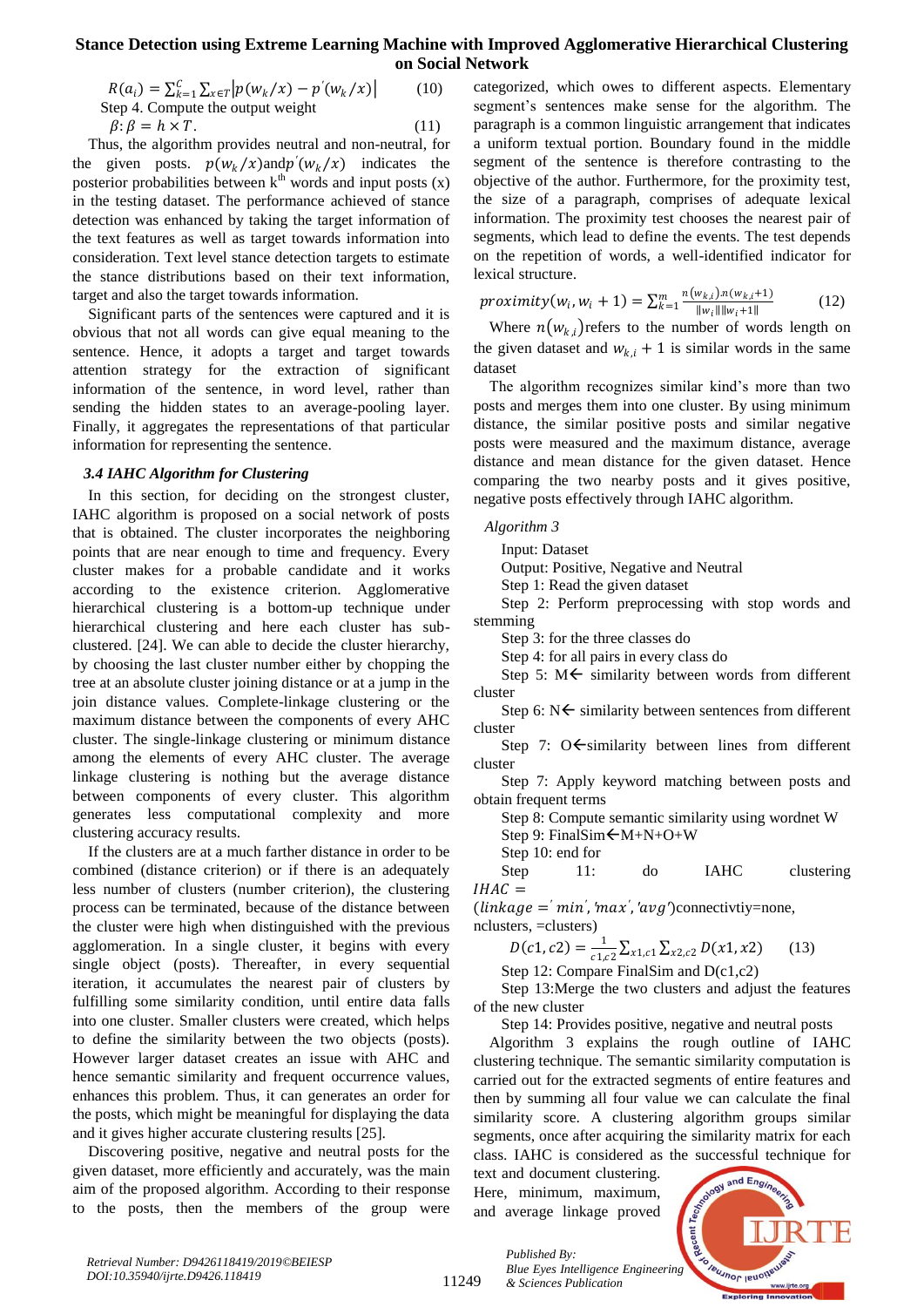as a suitable one for stance identification. After the right clustering approach is found, then this condition is considered as the similarity matrices for the clustering element. The IAHC process iterate still it attains a pre-set threshold.

#### **IV. EXPERIMENTAL RESULT**

From Cheltenham Facebook Groups [26], the dataset has been collected and the experimental analysis was done on the online social networks to suite the real world environment. The three open groups performs the tests. The data set yield a rigorous structure in the aspect that data matrix acquired for like-share rating is small. Also, the available content for linguistic analysis is quite meagre. Here we proceed two set-ups process. First step confirms the efficiency of the proposed technique in rendering personalize recommendations of posts to yield amess free environment in the group. Second one confirms the suitability of proposed technique determines the admiration of members within the group. In this section, the existing decision tree and SVM algorithms are considered to calculate the performance metric against proposed ELM with IAHC algorithms.

#### *Accuracy*

Accuracy determines the overall accurateness of detection results and is considered as the addition of the classification parameters  $(tp + tn)$  divided by enitre number of detection with classification parameters  $(tp + tn + fp + fn)$ 

$$
Accuracy = \frac{tp + tn}{tp + tn + fp + fn}
$$
 (14)

Where  $tp$ ,  $\inf p$  and  $fn$  are numbers of true positive, true negative, false positive and false negative correspondingly.





Fig 2, shows the comparison metric which is computed through the available and proposed technique in terms of accuracy. The methods were plotted along the x-axis and the accuracy value is plotted in y-axis. For the given dataset, the existing methods are such as SVM and decision tree algorithm provides lower accuracy whereas proposed ELM with IAHC approach provides higher accuracy. The result confirms that the proposed ELM with IAHC enhances the stance detection process by recognizing the neutral and nonneutral posts efficiently for the given dataset. The cluster method helps to maximize the classification accuracy and it

gives accurate positive, negative and neutral posts for the given dataset.

#### *Precision*

By treating Posts as positive samples in the binary classification, precision is defined as,



#### **Figure 3: Precision**

Fig 3, shows the comparison metric which is computed through the available and proposed techniques in terms of precision. The methods were plotted along the x-axis and the precision value is plotted in y-axis.

For the given dataset, the existing methods are such as SVM and decision tree algorithm provides lower precision whereas proposed ELM with IAHC approach gives higher precision. The output confirms that the proposed ELM with IAHC enhances the stance detection process by recognizing the neutral and non-neutral posts efficiently for the given dataset.

The calculation of the recall value is done as follows:

#### *Recall*

 $Recall = \frac{tp}{t}$  $tp + fn$ (16)  $\Omega$ 0.1 0.2 0.3 0.4 0.5 **Recall**<br>**Record**<br>**Record** 0.7 0.8 0.9 1 Decision tree SVMProposed ELM with IAH **Methods**

**Figure 4: Recall**

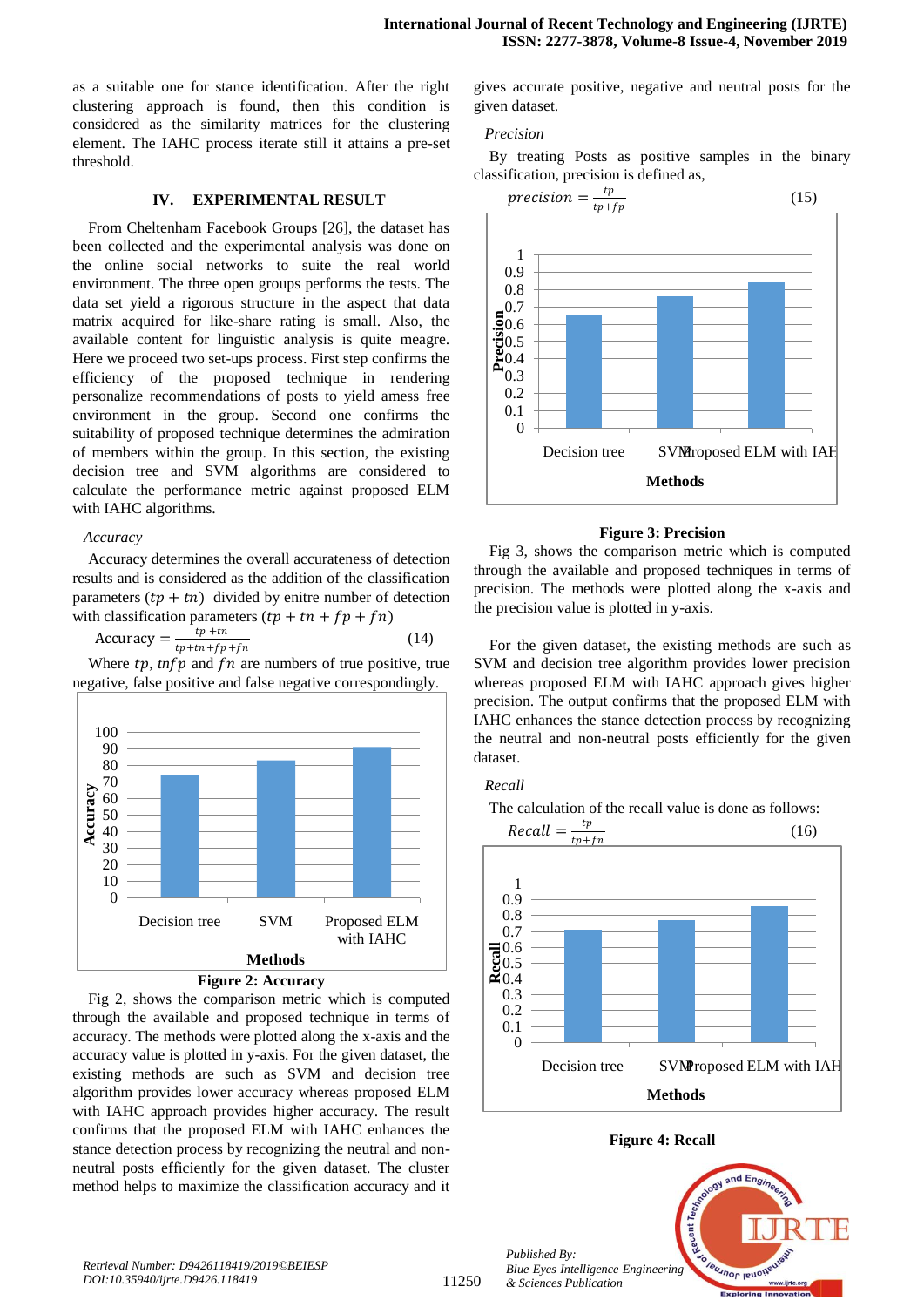Fig 4, shows the comparison metric is computed through the available and proposed technique in terms of recall. The method was considered in x-axis and the recall value is plotted in y-axis. For the given dataset, the existing methods are such as SVM and decision tree algorithm provides lower recall whereas proposed ELM with IAHC approach provides higher recall. The output confirms that the proposed ELM with IAHC enhances the stance detection process by recognizing the neutral and non-neutral posts efficiently for the given dataset.

## *F-measure*





Fig 5, shows the comparison metric is computed through the available and proposed technique in terms of F-measure. The techniques were considered in x-axis and the F-measure value is plotted in y-axis. For the given dataset, the existing methods are such as SVM and decision tree algorithm yields a much lesser F-measure while the newly introduced ELM with IAHC approach provides higher F-measure. The output confirms that the proposed ELM with IAHC enhances the stance detection process by identifying the neutral and nonneutral posts efficiently for the given dataset.

## **V. CONCLUSION**

For efficient stance identification in the given Facebook group dataset, in this research work, ELM with IAHC clustering algorithm is proposed. Keyword extraction helps to mine the significant keywords through the frequent term measure. Hence, it chooses the prominent keywords from the dataset and further it helps to categorize the posts effectively.

ELM algorithm is proposed for stance detection and it categorize the posts as neutral and non-neutral posts. For accurate classification IAHC algorithm is enforced, whether the posts are found to be positive, negative or neutral in the given dataset. Thus, the proposed ELM with IAHC algorithm gives greater performance with regard to higher values of accuracy, precision, recall and f-measure. Hybrid optimization algorithm will be established as the future work for enhancing the various aspects of solution for stance detection.

## **REFERENCES**

- 1. Guo, Liang, et al. "A hybrid social search model based on the user's online social networks." *2012 IEEE 2nd International Conference on Cloud Computing and Intelligence Systems*. Vol. 2. IEEE, 2012.
- 2. Blair, Stuart J., Yaxin Bi, and Maurice D. Mulvenna. "Sentiment Classification of Social Media SContent with Features Generated Using Topic Models." *STAIRS*. 2016.
- 3. Kardan, Ahmad, Amin Omidvar, and FarzadFarahmandnia. "Expert finding on social network with link analysis approach." *2011 19th Iranian Conference on Electrical Engineering*. IEEE, 2011.
- 4. M. Mendoza, B. Poblete, and C. Castillo, "Twitter under crisis: Can we trust what we rt?" in *Proceedings of the first workshop on social media analytics*. ACM, 2010, pp. 71–79.
- 5. M. A. Walker, P. Anand, R. Abbott, and R. Grant, "Stance classification using dialogic properties of persuasion," in *Proceedings of the 2012 Conference of the North American Chapter of the Association for Computational Linguistics: Human Language Technologies*. Association for Computational Linguistics, 2012, pp. 592–596.
- 6. W. Ferreira and A. Vlachos, "Emergent: a novel data-set for stance classification," in *Proceedings of the 2016 conference of the North American chapter of the association for computational linguistics: Human language technologies*, 2016, pp. 1163–1168.
- 7. B. Liu, *Sentiment Analysis and Opinion Mining*. Morgan & Claypool Publishers, 2012.
- 8. S. Siersdorfer, S. Chelaru, W. Nejdl, and J. S. Pedro, How Useful are Your Comments? - Analyzing and Predicting YouTube Comments and Comment Ratings, The International World Wide Web Conference Committee (IW3C2) Std., April 2010
- 9. B. Guc, "Information filtering on micro-blogging services," Master's thesis, Swiss Federal Institute of Technology Zurich, August 2010.
- 10. Narayanan R, Liu B, Choudhary A (2009) Sentiment analysis of conditional sentences. In: Proceedings of conference on empirical methods in natural language processing (EMNLP-2009), Singapore
- 11. Rathi, Megha, et al. "Sentiment Analysis of Tweets Using Machine Learning Approach." *2018 Eleventh International Conference on Contemporary Computing (IC3)*. IEEE, 2018
- 12. P. Karampiperis, A. Koukourikos, and G. Stoitsi, "Collaborative filtering recommendation of educational content in social environments utilizing sentiment analysis techniques," Recommender Systems for Technology Enhanced Learning: Research Trends & Applications, vol. RecSysTEL Edited Volume, Spinger, 2013
- 13. GeetikaGautamDivakaryadav, "Department of Computer Science &Engg. Sentiment Analysis of Twitter Data Using Machine Learning Approaches and Semantic Analysis" IEEE 2014
- 14. Gao, Wenqiang, Yujiu Yang, and Yi Liu. "Stance Detection with Target and Target Towards Attention." *2018 IEEE International Conference on Big Knowledge (ICBK)*. IEEE, 2018.
- 15. P. Vijayaraghavan, I. Sysoev, S. Vosoughi, and D. Roy, "Deepstance at semeval-2016 task 6: Detecting stance in tweets using character and word-level cnns," pp. 413–419, 2016.
- 16. Zhai, Meng-Yao, et al. "Feature selection based on extreme learning machine." 2012 International Conference on Machine Learning and Cybernetics. Vol. 1. IEEE, 2012.
- 17. Dias, Marcelo, and Karin Becker. "An heuristics-based, weaklysupervised approach for classification of stance in tweets." *2016 IEEE/WIC/ACM International Conference on Web Intelligence (WI)*. IEEE, 2016
- 18. Lin, Eric, Shiaofen Fang, and Jie Wang. "Mining online book reviews for sentimental clustering." *2013 27th International Conference on Advanced Information Networking and Applications Workshops*. IEEE, 2013.
- 19. Çoban, Önder, and GülşahTümüklüÖzyer. "Word2vec and Clustering based Twitter Sentiment Analysis." *2018 International Conference on Artificial Intelligence and Data Processing (IDAP)*. IEEE, 2018.
- 20. Li, Weifeng, et al. "ELM combined with hybrid feature selection for classification." *2018 International Conference on Advanced Mechatronic Systems (ICAMechS)*. IEEE, 2018.
- 21. Paik, Jiaul H., et al. "GRAS: An effective and efficient stemming algorithm for information retrieval." *ACM Transactions on Information Systems (TOIS)* 29.4 (2011): 19.





*Retrieval Number: D9426118419/2019©BEIESP DOI:10.35940/ijrte.D9426.118419*